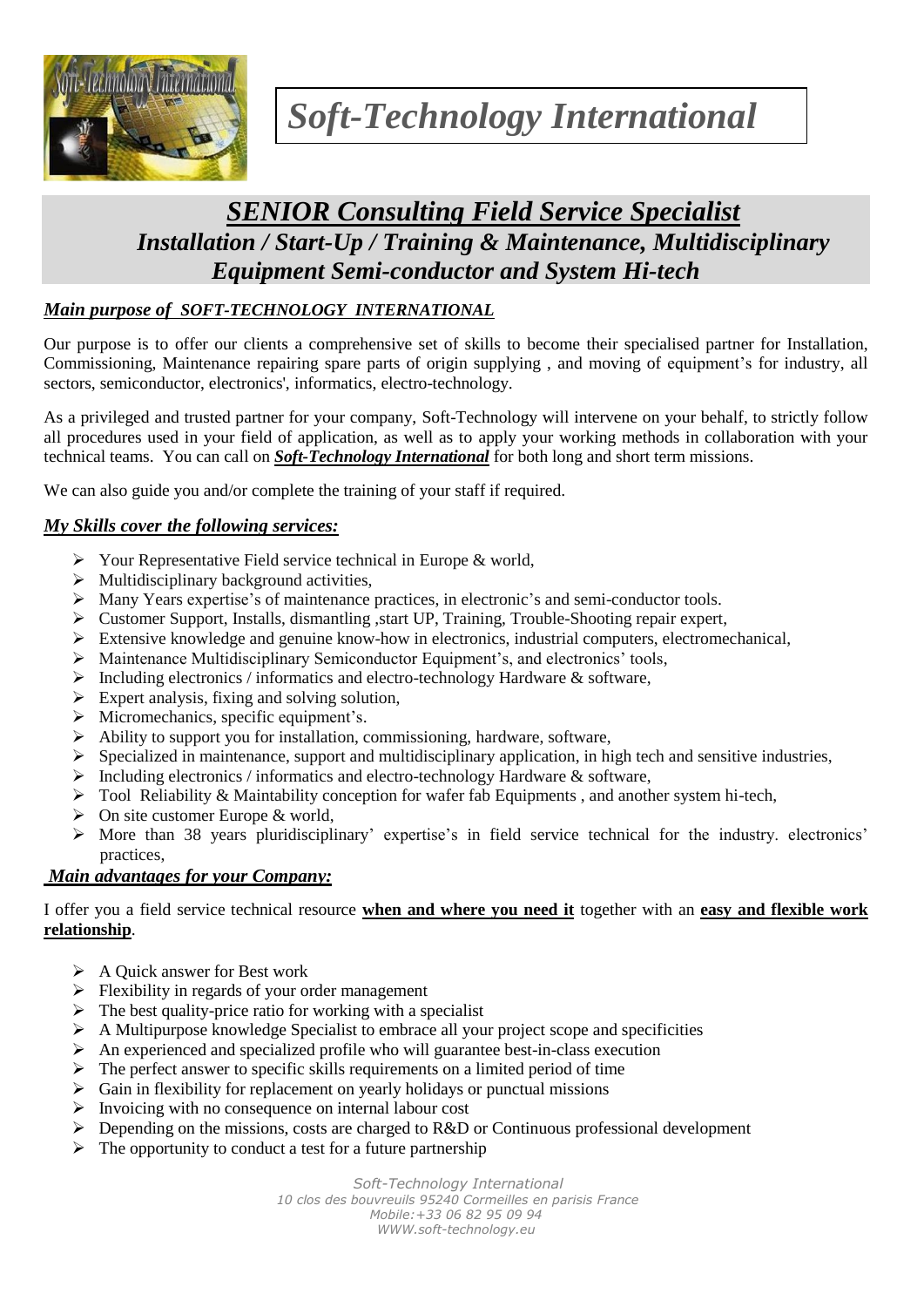#### *SCHOOLE-EDUCATION*

3 years Professional Education alternately School and Company. C.A.P and E.F.A. Repair Electronics' TV HI FI ET Radio Transceiver. Level 1

#### *AFPA Tours.*

Professional School, Automatism and electro-technique Electronic industrial C.F.P.A. Level 2 (B.E.P.)

#### *AFPA CHATELLEREAUL.*

Professional School complementary Training, electronic and automatism and maintenance C.F.P.A. Level 2 (B.E.P.)

#### *IB FORMATION PARIS 16.*

Formation Informatics' and Network administrator Training, on Microsoft Windows NT4 Application to prepare at MCP Technology and Network interconnection

#### *Services and applications:*

- $\triangleright$  Installation, start-up dismantling, moving, facility management, all site Europe , World.
- Reception of equipment, unpacking, facility management, and receipt of the equipment on site.
- $\triangleright$  Preventive, periodic and maintenance and Corrective action.
- $\triangleright$  Spare parts of origin supply.
- $\triangleright$  Calibration and fiability test.
- $\triangleright$  Diller for distribution of your equipment's and spares parts on territory Europe and world.

#### *Training:*

- $\triangleright$  Hard and soft for users and.
- $\triangleright$  First level for maintenance team.

#### *Repairing and Maintenance:*

- $\triangleright$  Expert analysis, fixing and solving solution.
- Electronic, repairing all Pc-board, test, an calibrating, and electronic's Spares parts.
- Electrotechnology repairing, stepper motor and driver soft and Pc-board.
- $\triangleright$  Mecanical maintenance curative and corrective action, calibrating, test of fiability.
- $\triangleright$  Analysis for, costs management, priorities setting, in emergency situations.
- $\triangleright$  Corrective action, calibration, tests.
- $\triangleright$  Spare parts of origin supply.

#### *Informatics:*

- Repairing Software and hardware maintenance UP-date on all electronics-based in equipment, and computers.
- PC UP-date instal new soft pro, Get data back, HD replace, repairing mother board, all parts.
- > Install Hardware & software, of old and new equipments, up-date setup OS and software, back up Hard disks, data's recover, networking configuration Wifi setup.

## *Evaluation For cotatsion :*

Evaluation and repair of all kind of electronic, computerized and electromechanical equipment with estimation writing research and buy of spare parts, follow-up for work.

# *Actual partners:*